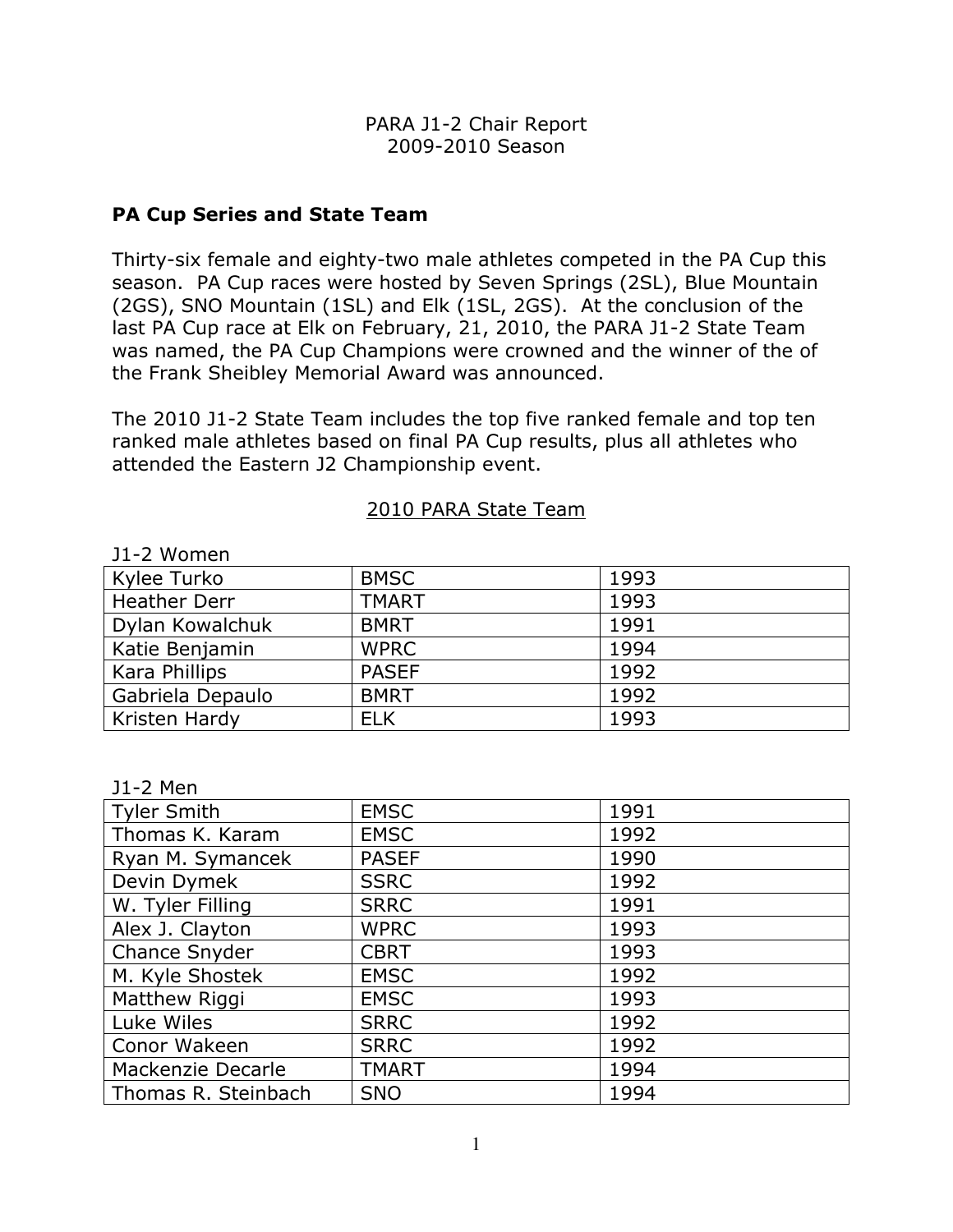The 2010 PA Cup Champions are Kylee Turko (BMSC) and Tyler Smith (EMSC).

The winner of the 2010 Frank Sheibley Memorial Award is Sarah A. Milby (LMRT). The Frank Sheibley Memorial Award is determined by the PARA Executive Board and presented each year to the J1 or J2 athlete who demonstrates the qualities of character and dedication to the sport of alpine ski racing in PARA.

# Post-Season Competition

**Eastern J2 Championship:** The first post-season event was the Eastern J2 Championship, an FIS event held at Stowe, VT from March 2 through March 5. The event included GS, SL and 2 SG races. The USSA penalty points were as follows:

| Women     |        |
|-----------|--------|
| <b>SL</b> | 67.45  |
| GS        | 67.93  |
| SG        | 97.75  |
| SG        | 107.37 |

| Men       |        |
|-----------|--------|
| <b>SL</b> | 75.07  |
| GS        | 67.94  |
| SG        | 117.43 |
| SG        | 112.38 |

Five PARA athletes attended, three second-year J2s and two first-year J2s, with coaches Curt Schramm and Bill Steinbach. Our racers acquitted themselves well. Top-30 finishes included  $12<sup>th</sup>$  and  $21<sup>st</sup>$  place finishes in the SG races by Thomas Steinbach as well as a  $29<sup>th</sup>$  in the GS; a  $19<sup>th</sup>$  place finish in the SL by Kylee Turko as well as a 25<sup>th</sup> in a SG; and a 27<sup>th</sup> place finish by Heather Derr in the SL as well as a 30<sup>th</sup> in the GS. Our PARA J2s did a great job against the top J2s in the east.

**Eastern J1-2 Finals:** The next post-season event was the Eastern J1-2 Finals, held at Gore, NY from March 8 through March 11. The event included GS, SL and 2 SG races. The USSA penalty points were as follows: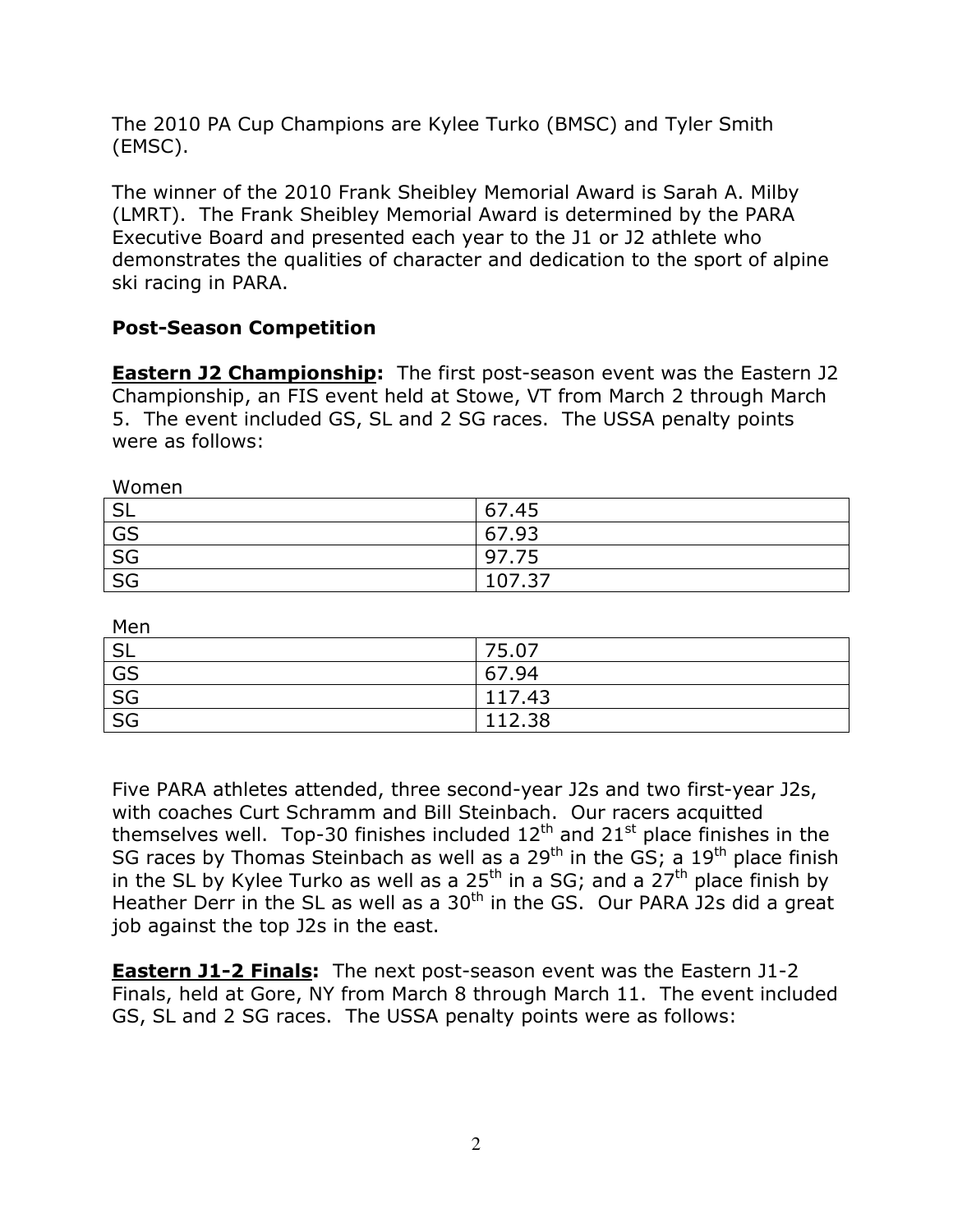| Women     |        |
|-----------|--------|
| <b>SL</b> | 87.16  |
| GS        | 100.53 |
| SG        | 145.06 |
| SG        | 158.60 |

| Men                               |        |
|-----------------------------------|--------|
| <b>SL</b>                         | 70.19  |
| GS                                | 87.11  |
| SG                                | 137.06 |
| $\overline{\overline{\text{SG}}}$ | 177.77 |

Four women and ten men attended, with coaches Pat Neville, Kelsey Newell and Steve Antal. Again, our PARA racers performed very well against the northern competition. Top-30 finishes included a  $2<sup>nd</sup>$  place podium finish by Heather Derr in GS as well as  $11<sup>th</sup>$  and  $28<sup>th</sup>$  place finishes in the SG races; a  $15<sup>th</sup>$  place finish by Kristen Hardy in the GS, a 23<sup>rd</sup> place in the SL, and 23<sup>rd</sup> and 30<sup>th</sup> place finishes in the SG races. Top finishes among the men included a  $4<sup>th</sup>$  place finish by Devin Dymek in the GS, just .08 seconds off the podium, as well as a  $6<sup>th</sup>$  place in the SL, and  $14<sup>th</sup>$  and  $22<sup>nd</sup>$  place finishes in the two SG races; a  $6<sup>th</sup>$  place finish by Chance Snyder in the GS, as well as  $11<sup>th</sup>$  and  $13<sup>th</sup>$  place finishes in the SG races and  $30<sup>th</sup>$  in the SL; a  $10<sup>th</sup>$ place finish by Thomas Karam in the GS;  $18<sup>th</sup>$  and  $26<sup>th</sup>$  place finishes by Luke Wiles in the SG races and a 20<sup>th</sup> place finish in the SL; a 21<sup>st</sup> place finish by Matthew Riggi in GS; a 21<sup>st</sup> place finish by Kyle Shostek in the SL and a 28<sup>th</sup> place finish in a SG by Kyle Wakeen. It was a great showing by the whole PARA team.

**Eastern High School Championship:** The last post-season event was the Eastern High School Championship, held in North Conway, NH at Attitash/Bear Creek from March 12 through 14. The event included one day of training followed by a GS and SL race. The USSA penalty points were as follows:

| Women                        |                                        |
|------------------------------|----------------------------------------|
| $\mathsf{C}^{\dagger}$<br>⊃∟ | $\sim$<br>$\neg$<br><u>v.vz</u>        |
| GS                           | $\sim$<br>O 1<br>۰4<br><b>. .</b><br>u |

| Men       |       |
|-----------|-------|
| <b>SL</b> | 60.40 |
| GS        | 74.67 |